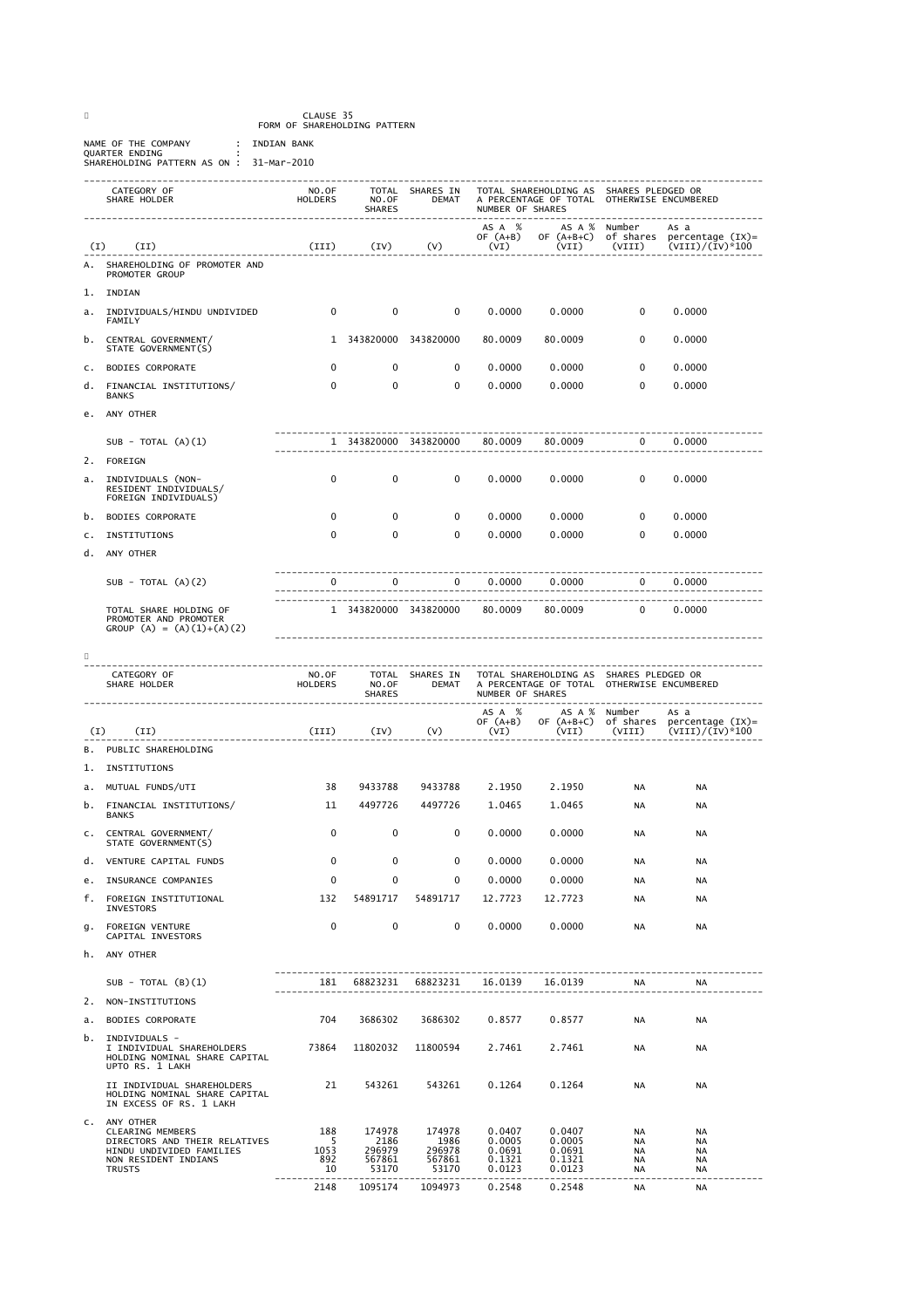| SUB - TOTAL $(B)(2)$                                                     |                                                                                                                                                                                                                                                                          |                                                         |                                                                                                                                   |                                                                                                                                                                                                                                                                                                                                                                                                                       |                                                                                                                                                                                                                                 |                                                                                         |                                                                                                                                                                                                                                                                                                                                                                                                                                                                           |                                                                                                                                                                                                                                                                                                                                                 |                                                                                                                                                                                                                                                                                                                                                                                                                                                                                                                                                                                                                                                                                                                                                                                                                                                                                                                                                                                                                                                                                                                   |  |
|--------------------------------------------------------------------------|--------------------------------------------------------------------------------------------------------------------------------------------------------------------------------------------------------------------------------------------------------------------------|---------------------------------------------------------|-----------------------------------------------------------------------------------------------------------------------------------|-----------------------------------------------------------------------------------------------------------------------------------------------------------------------------------------------------------------------------------------------------------------------------------------------------------------------------------------------------------------------------------------------------------------------|---------------------------------------------------------------------------------------------------------------------------------------------------------------------------------------------------------------------------------|-----------------------------------------------------------------------------------------|---------------------------------------------------------------------------------------------------------------------------------------------------------------------------------------------------------------------------------------------------------------------------------------------------------------------------------------------------------------------------------------------------------------------------------------------------------------------------|-------------------------------------------------------------------------------------------------------------------------------------------------------------------------------------------------------------------------------------------------------------------------------------------------------------------------------------------------|-------------------------------------------------------------------------------------------------------------------------------------------------------------------------------------------------------------------------------------------------------------------------------------------------------------------------------------------------------------------------------------------------------------------------------------------------------------------------------------------------------------------------------------------------------------------------------------------------------------------------------------------------------------------------------------------------------------------------------------------------------------------------------------------------------------------------------------------------------------------------------------------------------------------------------------------------------------------------------------------------------------------------------------------------------------------------------------------------------------------|--|
|                                                                          |                                                                                                                                                                                                                                                                          |                                                         |                                                                                                                                   |                                                                                                                                                                                                                                                                                                                                                                                                                       |                                                                                                                                                                                                                                 |                                                                                         |                                                                                                                                                                                                                                                                                                                                                                                                                                                                           |                                                                                                                                                                                                                                                                                                                                                 |                                                                                                                                                                                                                                                                                                                                                                                                                                                                                                                                                                                                                                                                                                                                                                                                                                                                                                                                                                                                                                                                                                                   |  |
|                                                                          |                                                                                                                                                                                                                                                                          |                                                         |                                                                                                                                   |                                                                                                                                                                                                                                                                                                                                                                                                                       |                                                                                                                                                                                                                                 |                                                                                         |                                                                                                                                                                                                                                                                                                                                                                                                                                                                           |                                                                                                                                                                                                                                                                                                                                                 |                                                                                                                                                                                                                                                                                                                                                                                                                                                                                                                                                                                                                                                                                                                                                                                                                                                                                                                                                                                                                                                                                                                   |  |
|                                                                          |                                                                                                                                                                                                                                                                          |                                                         |                                                                                                                                   |                                                                                                                                                                                                                                                                                                                                                                                                                       |                                                                                                                                                                                                                                 |                                                                                         |                                                                                                                                                                                                                                                                                                                                                                                                                                                                           |                                                                                                                                                                                                                                                                                                                                                 |                                                                                                                                                                                                                                                                                                                                                                                                                                                                                                                                                                                                                                                                                                                                                                                                                                                                                                                                                                                                                                                                                                                   |  |
|                                                                          |                                                                                                                                                                                                                                                                          |                                                         |                                                                                                                                   |                                                                                                                                                                                                                                                                                                                                                                                                                       |                                                                                                                                                                                                                                 |                                                                                         |                                                                                                                                                                                                                                                                                                                                                                                                                                                                           |                                                                                                                                                                                                                                                                                                                                                 |                                                                                                                                                                                                                                                                                                                                                                                                                                                                                                                                                                                                                                                                                                                                                                                                                                                                                                                                                                                                                                                                                                                   |  |
|                                                                          |                                                                                                                                                                                                                                                                          |                                                         |                                                                                                                                   |                                                                                                                                                                                                                                                                                                                                                                                                                       |                                                                                                                                                                                                                                 |                                                                                         |                                                                                                                                                                                                                                                                                                                                                                                                                                                                           |                                                                                                                                                                                                                                                                                                                                                 |                                                                                                                                                                                                                                                                                                                                                                                                                                                                                                                                                                                                                                                                                                                                                                                                                                                                                                                                                                                                                                                                                                                   |  |
|                                                                          |                                                                                                                                                                                                                                                                          |                                                         |                                                                                                                                   |                                                                                                                                                                                                                                                                                                                                                                                                                       |                                                                                                                                                                                                                                 |                                                                                         |                                                                                                                                                                                                                                                                                                                                                                                                                                                                           |                                                                                                                                                                                                                                                                                                                                                 |                                                                                                                                                                                                                                                                                                                                                                                                                                                                                                                                                                                                                                                                                                                                                                                                                                                                                                                                                                                                                                                                                                                   |  |
|                                                                          |                                                                                                                                                                                                                                                                          |                                                         |                                                                                                                                   |                                                                                                                                                                                                                                                                                                                                                                                                                       |                                                                                                                                                                                                                                 |                                                                                         |                                                                                                                                                                                                                                                                                                                                                                                                                                                                           |                                                                                                                                                                                                                                                                                                                                                 |                                                                                                                                                                                                                                                                                                                                                                                                                                                                                                                                                                                                                                                                                                                                                                                                                                                                                                                                                                                                                                                                                                                   |  |
|                                                                          |                                                                                                                                                                                                                                                                          |                                                         |                                                                                                                                   |                                                                                                                                                                                                                                                                                                                                                                                                                       |                                                                                                                                                                                                                                 |                                                                                         |                                                                                                                                                                                                                                                                                                                                                                                                                                                                           | AS A % OF                                                                                                                                                                                                                                                                                                                                       |                                                                                                                                                                                                                                                                                                                                                                                                                                                                                                                                                                                                                                                                                                                                                                                                                                                                                                                                                                                                                                                                                                                   |  |
|                                                                          |                                                                                                                                                                                                                                                                          |                                                         |                                                                                                                                   |                                                                                                                                                                                                                                                                                                                                                                                                                       |                                                                                                                                                                                                                                 |                                                                                         |                                                                                                                                                                                                                                                                                                                                                                                                                                                                           |                                                                                                                                                                                                                                                                                                                                                 |                                                                                                                                                                                                                                                                                                                                                                                                                                                                                                                                                                                                                                                                                                                                                                                                                                                                                                                                                                                                                                                                                                                   |  |
|                                                                          |                                                                                                                                                                                                                                                                          |                                                         |                                                                                                                                   |                                                                                                                                                                                                                                                                                                                                                                                                                       |                                                                                                                                                                                                                                 |                                                                                         |                                                                                                                                                                                                                                                                                                                                                                                                                                                                           |                                                                                                                                                                                                                                                                                                                                                 |                                                                                                                                                                                                                                                                                                                                                                                                                                                                                                                                                                                                                                                                                                                                                                                                                                                                                                                                                                                                                                                                                                                   |  |
|                                                                          |                                                                                                                                                                                                                                                                          |                                                         |                                                                                                                                   |                                                                                                                                                                                                                                                                                                                                                                                                                       |                                                                                                                                                                                                                                 |                                                                                         |                                                                                                                                                                                                                                                                                                                                                                                                                                                                           |                                                                                                                                                                                                                                                                                                                                                 |                                                                                                                                                                                                                                                                                                                                                                                                                                                                                                                                                                                                                                                                                                                                                                                                                                                                                                                                                                                                                                                                                                                   |  |
|                                                                          |                                                                                                                                                                                                                                                                          |                                                         |                                                                                                                                   |                                                                                                                                                                                                                                                                                                                                                                                                                       |                                                                                                                                                                                                                                 |                                                                                         |                                                                                                                                                                                                                                                                                                                                                                                                                                                                           |                                                                                                                                                                                                                                                                                                                                                 |                                                                                                                                                                                                                                                                                                                                                                                                                                                                                                                                                                                                                                                                                                                                                                                                                                                                                                                                                                                                                                                                                                                   |  |
|                                                                          |                                                                                                                                                                                                                                                                          |                                                         |                                                                                                                                   |                                                                                                                                                                                                                                                                                                                                                                                                                       |                                                                                                                                                                                                                                 |                                                                                         |                                                                                                                                                                                                                                                                                                                                                                                                                                                                           |                                                                                                                                                                                                                                                                                                                                                 |                                                                                                                                                                                                                                                                                                                                                                                                                                                                                                                                                                                                                                                                                                                                                                                                                                                                                                                                                                                                                                                                                                                   |  |
|                                                                          |                                                                                                                                                                                                                                                                          |                                                         |                                                                                                                                   |                                                                                                                                                                                                                                                                                                                                                                                                                       |                                                                                                                                                                                                                                 |                                                                                         |                                                                                                                                                                                                                                                                                                                                                                                                                                                                           |                                                                                                                                                                                                                                                                                                                                                 |                                                                                                                                                                                                                                                                                                                                                                                                                                                                                                                                                                                                                                                                                                                                                                                                                                                                                                                                                                                                                                                                                                                   |  |
|                                                                          |                                                                                                                                                                                                                                                                          |                                                         |                                                                                                                                   |                                                                                                                                                                                                                                                                                                                                                                                                                       |                                                                                                                                                                                                                                 |                                                                                         |                                                                                                                                                                                                                                                                                                                                                                                                                                                                           |                                                                                                                                                                                                                                                                                                                                                 |                                                                                                                                                                                                                                                                                                                                                                                                                                                                                                                                                                                                                                                                                                                                                                                                                                                                                                                                                                                                                                                                                                                   |  |
|                                                                          |                                                                                                                                                                                                                                                                          |                                                         |                                                                                                                                   |                                                                                                                                                                                                                                                                                                                                                                                                                       |                                                                                                                                                                                                                                 |                                                                                         |                                                                                                                                                                                                                                                                                                                                                                                                                                                                           |                                                                                                                                                                                                                                                                                                                                                 |                                                                                                                                                                                                                                                                                                                                                                                                                                                                                                                                                                                                                                                                                                                                                                                                                                                                                                                                                                                                                                                                                                                   |  |
|                                                                          |                                                                                                                                                                                                                                                                          |                                                         |                                                                                                                                   |                                                                                                                                                                                                                                                                                                                                                                                                                       |                                                                                                                                                                                                                                 |                                                                                         |                                                                                                                                                                                                                                                                                                                                                                                                                                                                           |                                                                                                                                                                                                                                                                                                                                                 |                                                                                                                                                                                                                                                                                                                                                                                                                                                                                                                                                                                                                                                                                                                                                                                                                                                                                                                                                                                                                                                                                                                   |  |
|                                                                          |                                                                                                                                                                                                                                                                          |                                                         |                                                                                                                                   |                                                                                                                                                                                                                                                                                                                                                                                                                       |                                                                                                                                                                                                                                 |                                                                                         |                                                                                                                                                                                                                                                                                                                                                                                                                                                                           |                                                                                                                                                                                                                                                                                                                                                 |                                                                                                                                                                                                                                                                                                                                                                                                                                                                                                                                                                                                                                                                                                                                                                                                                                                                                                                                                                                                                                                                                                                   |  |
|                                                                          |                                                                                                                                                                                                                                                                          |                                                         |                                                                                                                                   |                                                                                                                                                                                                                                                                                                                                                                                                                       |                                                                                                                                                                                                                                 |                                                                                         |                                                                                                                                                                                                                                                                                                                                                                                                                                                                           |                                                                                                                                                                                                                                                                                                                                                 |                                                                                                                                                                                                                                                                                                                                                                                                                                                                                                                                                                                                                                                                                                                                                                                                                                                                                                                                                                                                                                                                                                                   |  |
|                                                                          |                                                                                                                                                                                                                                                                          |                                                         |                                                                                                                                   |                                                                                                                                                                                                                                                                                                                                                                                                                       |                                                                                                                                                                                                                                 |                                                                                         |                                                                                                                                                                                                                                                                                                                                                                                                                                                                           |                                                                                                                                                                                                                                                                                                                                                 |                                                                                                                                                                                                                                                                                                                                                                                                                                                                                                                                                                                                                                                                                                                                                                                                                                                                                                                                                                                                                                                                                                                   |  |
|                                                                          |                                                                                                                                                                                                                                                                          |                                                         |                                                                                                                                   |                                                                                                                                                                                                                                                                                                                                                                                                                       |                                                                                                                                                                                                                                 |                                                                                         |                                                                                                                                                                                                                                                                                                                                                                                                                                                                           |                                                                                                                                                                                                                                                                                                                                                 |                                                                                                                                                                                                                                                                                                                                                                                                                                                                                                                                                                                                                                                                                                                                                                                                                                                                                                                                                                                                                                                                                                                   |  |
|                                                                          |                                                                                                                                                                                                                                                                          |                                                         |                                                                                                                                   |                                                                                                                                                                                                                                                                                                                                                                                                                       |                                                                                                                                                                                                                                 |                                                                                         |                                                                                                                                                                                                                                                                                                                                                                                                                                                                           |                                                                                                                                                                                                                                                                                                                                                 |                                                                                                                                                                                                                                                                                                                                                                                                                                                                                                                                                                                                                                                                                                                                                                                                                                                                                                                                                                                                                                                                                                                   |  |
|                                                                          |                                                                                                                                                                                                                                                                          |                                                         | ABOVE }                                                                                                                           |                                                                                                                                                                                                                                                                                                                                                                                                                       |                                                                                                                                                                                                                                 |                                                                                         |                                                                                                                                                                                                                                                                                                                                                                                                                                                                           |                                                                                                                                                                                                                                                                                                                                                 |                                                                                                                                                                                                                                                                                                                                                                                                                                                                                                                                                                                                                                                                                                                                                                                                                                                                                                                                                                                                                                                                                                                   |  |
| NIL                                                                      |                                                                                                                                                                                                                                                                          |                                                         |                                                                                                                                   |                                                                                                                                                                                                                                                                                                                                                                                                                       |                                                                                                                                                                                                                                 |                                                                                         |                                                                                                                                                                                                                                                                                                                                                                                                                                                                           |                                                                                                                                                                                                                                                                                                                                                 |                                                                                                                                                                                                                                                                                                                                                                                                                                                                                                                                                                                                                                                                                                                                                                                                                                                                                                                                                                                                                                                                                                                   |  |
|                                                                          |                                                                                                                                                                                                                                                                          |                                                         |                                                                                                                                   |                                                                                                                                                                                                                                                                                                                                                                                                                       |                                                                                                                                                                                                                                 |                                                                                         |                                                                                                                                                                                                                                                                                                                                                                                                                                                                           |                                                                                                                                                                                                                                                                                                                                                 |                                                                                                                                                                                                                                                                                                                                                                                                                                                                                                                                                                                                                                                                                                                                                                                                                                                                                                                                                                                                                                                                                                                   |  |
|                                                                          |                                                                                                                                                                                                                                                                          |                                                         |                                                                                                                                   |                                                                                                                                                                                                                                                                                                                                                                                                                       |                                                                                                                                                                                                                                 |                                                                                         |                                                                                                                                                                                                                                                                                                                                                                                                                                                                           |                                                                                                                                                                                                                                                                                                                                                 |                                                                                                                                                                                                                                                                                                                                                                                                                                                                                                                                                                                                                                                                                                                                                                                                                                                                                                                                                                                                                                                                                                                   |  |
| NIL                                                                      |                                                                                                                                                                                                                                                                          |                                                         |                                                                                                                                   |                                                                                                                                                                                                                                                                                                                                                                                                                       |                                                                                                                                                                                                                                 |                                                                                         |                                                                                                                                                                                                                                                                                                                                                                                                                                                                           |                                                                                                                                                                                                                                                                                                                                                 |                                                                                                                                                                                                                                                                                                                                                                                                                                                                                                                                                                                                                                                                                                                                                                                                                                                                                                                                                                                                                                                                                                                   |  |
|                                                                          |                                                                                                                                                                                                                                                                          |                                                         |                                                                                                                                   |                                                                                                                                                                                                                                                                                                                                                                                                                       |                                                                                                                                                                                                                                 |                                                                                         |                                                                                                                                                                                                                                                                                                                                                                                                                                                                           |                                                                                                                                                                                                                                                                                                                                                 |                                                                                                                                                                                                                                                                                                                                                                                                                                                                                                                                                                                                                                                                                                                                                                                                                                                                                                                                                                                                                                                                                                                   |  |
| CATEGORY OF<br>SHARE HOLDER                                              |                                                                                                                                                                                                                                                                          |                                                         | SECURITIES                                                                                                                        | HELD IN EACH CLASS OF                                                                                                                                                                                                                                                                                                                                                                                                 |                                                                                                                                                                                                                                 | RIGHTS<br>$\vert$ (III+IV+V)                                                            |                                                                                                                                                                                                                                                                                                                                                                                                                                                                           |                                                                                                                                                                                                                                                                                                                                                 |                                                                                                                                                                                                                                                                                                                                                                                                                                                                                                                                                                                                                                                                                                                                                                                                                                                                                                                                                                                                                                                                                                                   |  |
|                                                                          |                                                                                                                                                                                                                                                                          |                                                         |                                                                                                                                   |                                                                                                                                                                                                                                                                                                                                                                                                                       |                                                                                                                                                                                                                                 |                                                                                         |                                                                                                                                                                                                                                                                                                                                                                                                                                                                           |                                                                                                                                                                                                                                                                                                                                                 |                                                                                                                                                                                                                                                                                                                                                                                                                                                                                                                                                                                                                                                                                                                                                                                                                                                                                                                                                                                                                                                                                                                   |  |
| ------------------------------------                                     |                                                                                                                                                                                                                                                                          |                                                         | CLASS X   CLASS Y   CLASS Z                                                                                                       |                                                                                                                                                                                                                                                                                                                                                                                                                       |                                                                                                                                                                                                                                 |                                                                                         |                                                                                                                                                                                                                                                                                                                                                                                                                                                                           |                                                                                                                                                                                                                                                                                                                                                 | AS A %                                                                                                                                                                                                                                                                                                                                                                                                                                                                                                                                                                                                                                                                                                                                                                                                                                                                                                                                                                                                                                                                                                            |  |
| --------------------------------                                         |                                                                                                                                                                                                                                                                          |                                                         |                                                                                                                                   |                                                                                                                                                                                                                                                                                                                                                                                                                       |                                                                                                                                                                                                                                 |                                                                                         | $\begin{array}{ c c c c c }\n & & \text{AS A} & \text{\%} & \text{\_} \\ \text{OF (A+B)} & & \text{\_} \\ \end{array}$<br>$(III)$ $(IV)$ $(V)$ $(VI)$ $(VII)$                                                                                                                                                                                                                                                                                                             | $ $ (VIII)                                                                                                                                                                                                                                                                                                                                      | $\vert$ OF $(A+B+C)$                                                                                                                                                                                                                                                                                                                                                                                                                                                                                                                                                                                                                                                                                                                                                                                                                                                                                                                                                                                                                                                                                              |  |
| (A) PROMOTER AND PROMOTER GROUP                                          |                                                                                                                                                                                                                                                                          |                                                         |                                                                                                                                   |                                                                                                                                                                                                                                                                                                                                                                                                                       |                                                                                                                                                                                                                                 |                                                                                         |                                                                                                                                                                                                                                                                                                                                                                                                                                                                           |                                                                                                                                                                                                                                                                                                                                                 |                                                                                                                                                                                                                                                                                                                                                                                                                                                                                                                                                                                                                                                                                                                                                                                                                                                                                                                                                                                                                                                                                                                   |  |
|                                                                          |                                                                                                                                                                                                                                                                          |                                                         |                                                                                                                                   |                                                                                                                                                                                                                                                                                                                                                                                                                       |                                                                                                                                                                                                                                 |                                                                                         |                                                                                                                                                                                                                                                                                                                                                                                                                                                                           |                                                                                                                                                                                                                                                                                                                                                 |                                                                                                                                                                                                                                                                                                                                                                                                                                                                                                                                                                                                                                                                                                                                                                                                                                                                                                                                                                                                                                                                                                                   |  |
| (a) INDIVIDUALS/HINDU UNDIVIDED FAMILY<br>(b) CENTRAL GOVERNMENT / STATE |                                                                                                                                                                                                                                                                          |                                                         |                                                                                                                                   |                                                                                                                                                                                                                                                                                                                                                                                                                       |                                                                                                                                                                                                                                 |                                                                                         |                                                                                                                                                                                                                                                                                                                                                                                                                                                                           |                                                                                                                                                                                                                                                                                                                                                 |                                                                                                                                                                                                                                                                                                                                                                                                                                                                                                                                                                                                                                                                                                                                                                                                                                                                                                                                                                                                                                                                                                                   |  |
|                                                                          |                                                                                                                                                                                                                                                                          |                                                         |                                                                                                                                   |                                                                                                                                                                                                                                                                                                                                                                                                                       |                                                                                                                                                                                                                                 |                                                                                         |                                                                                                                                                                                                                                                                                                                                                                                                                                                                           |                                                                                                                                                                                                                                                                                                                                                 |                                                                                                                                                                                                                                                                                                                                                                                                                                                                                                                                                                                                                                                                                                                                                                                                                                                                                                                                                                                                                                                                                                                   |  |
| (c) BODIES CORPORATE<br>(d) FINANCIAL INSTITUTIONS / BANKS               |                                                                                                                                                                                                                                                                          |                                                         |                                                                                                                                   |                                                                                                                                                                                                                                                                                                                                                                                                                       |                                                                                                                                                                                                                                 |                                                                                         |                                                                                                                                                                                                                                                                                                                                                                                                                                                                           |                                                                                                                                                                                                                                                                                                                                                 |                                                                                                                                                                                                                                                                                                                                                                                                                                                                                                                                                                                                                                                                                                                                                                                                                                                                                                                                                                                                                                                                                                                   |  |
|                                                                          | TOTAL PUBLIC SHAREHOLDING<br>$(B) = (B)(1)+(B)(2)$<br>CUSTODIANS AND AGAINST<br>WHICH DEPOSITORY RECEIPTS<br>GRAND TOTAL $(A)+(B)+(C)$<br>NAME OF THE SHARE HOLDER<br>NUMBER OF SHARES<br>EMSAF- MAURITIUS<br>SL.NO NAME OF THE SHARE HOLDER<br>IS ISSUED BY THE ISSUER. | $\mathbf{0}$<br>EMERGING MARKETS MANAGEMENT, L.L.C. A/C | _____________________________<br>-----------------------------------<br>NIL<br>TYPE OF<br>SDRs, etc.)<br>------------------------ | $\overline{\mathbf{0}}$<br>(I)(b) STATEMENT SHOWING SHAREHOLDING OF PERSONS BELONGING TO THE<br>CATEGORY "PROMOTERS AND PROMOTER GROUP" - 31-Mar-2010<br>(I)(c) STATEMENT SHOWING SHAREHOLDING OF PERSONS BELONGING TO THE CATEGORY "PUBLIC" AND HOLDING MORE THAN 1% OF THE TOTAL<br>- 31-Mar-2010<br>5267691<br>(I)(d) STATEMENT SHOWING DETAILS OF LOCKED-IN SHARES -31-Mar-2010<br>OUTSTANDING DR<br>(ADRS, GDRS, | 76918 85950000 85948361<br>$\overline{\mathbf{0}}$<br>----------<br>1.2257<br>BARCLAYS CAPITAL MAURITIUS LIMITED 5144735 1.1970<br>TOTAL 10412426 2.4227<br>NUMBER OF<br>SHARES<br>UNDERLYING<br>DRS<br>NUMBER OF VOTING RIGHTS | (II)(a) STATEMENT SHOWING DETAILS OF DEPOSITORY RECEIPTS (DRs) - 31-Mar-2010<br>ABOVE } | 19.9990<br>0.0000<br>NUMBER   AS A % OF   NUMBER<br>GRAND TOTAL<br>(A)+(B)+(C)<br>TOTAL 343820000 80.0009<br>SL.NO NAME OF THE SHARE HOLDER<br>NUMBER OF SHARES AS A % OF TOTAL<br>SHARES NUMBER OF SHARES {i.e.<br>GRAND TOTAL $(A)+(B)+(C)$<br>INDICATED IN STATEMENT<br>AT PARA (I)(a) ABOVE}<br>ABOVE }<br>(II)(b) STATEMENT SHOWING HOLDING OF DEPOSITORY RECEIPTS (DRs), WHERE UNDERLYING<br>SHARES ARE IN EXCESS OF 1% OF THE TOTAL NUMBER OF SHARES - 31-Mar-2010 | 76737 17126769 17125130 3.9851 3.9851<br>19.9990<br>0.0000<br>CATEGORY OF MUMBER OF LOCKED-IN SHARES AS A %<br>SHAREHOLDERS LOCKED IN OF TOTAL NUMBER OF SHARES<br>(PROMOTERS / SHARES {i.e., GRAND TOTAL<br>PUBLIC) (A)+(B)+(C)_INDICATED_IN<br>STATEMENT AT PARA $(I)(a)$<br>OUTSTANDING (A)+(B)+(C) INDICATED IN<br>STATEMENT AT PARA (I)(a) | ----------------------<br>76919 429770000 429768361 100.0000 100.0000 0 0.0000<br><b>NA</b><br>NА<br>76919 429770000 429768361 100.0000 0 0.0000<br>TOTAL SHARES HELD   SHARES PLEDGED OR OTHERWISE ENCUMBERED<br>AS A<br>PERCENTAGE   GRAND TOTAL<br>$\begin{vmatrix} (A)+(B)+(C) & 0F \\ (VI) = & \cdot & \cdot \\ \end{vmatrix}$ SUB CLAUSE(I)(a)<br>$\begin{array}{c c c c c c c c c} \hline \text{(I1)} & \text{(II1)} & \text{(III1)} & \text{(IV)} & \text{(V)} & \text{(V) / (III)} * 100 & \text{CVD} \ \hline \text{L} & \text{(VII)} & \text{(IV)} & \text{(IV)} & \text{(IV)} \ \hline \text{L} & \text{(IVI)} & \text{(IVI)} & \text{(IVI)} \ \hline \text{L} & \text{(IVI)} & \text{(IVI)} & \text{(IVI)} & \text{(IVI)} \ \hline \text{L} & \text{(IVI)} & \text{(IVI)} & \text{(IVI)} & \text{(IVI)} & \$<br>$0 \t 0.0000 \t 0.0000$<br>SHARES UNDERLYING OUTSTANDING<br>DRS AS A % OF TOTAL NUMBER OF<br>SHARES {i.e., GRAND TOTAL<br>(III)(a) STATEMENT SHOWING THE VOTING PATTERN OF SHAREHOLDERS, IF MORE THAN ONE CLASS OF SHARES / SECURITIES<br> TOTAL VOTING  TOTAL VOTING RIGHS i.e.(VI) |  |